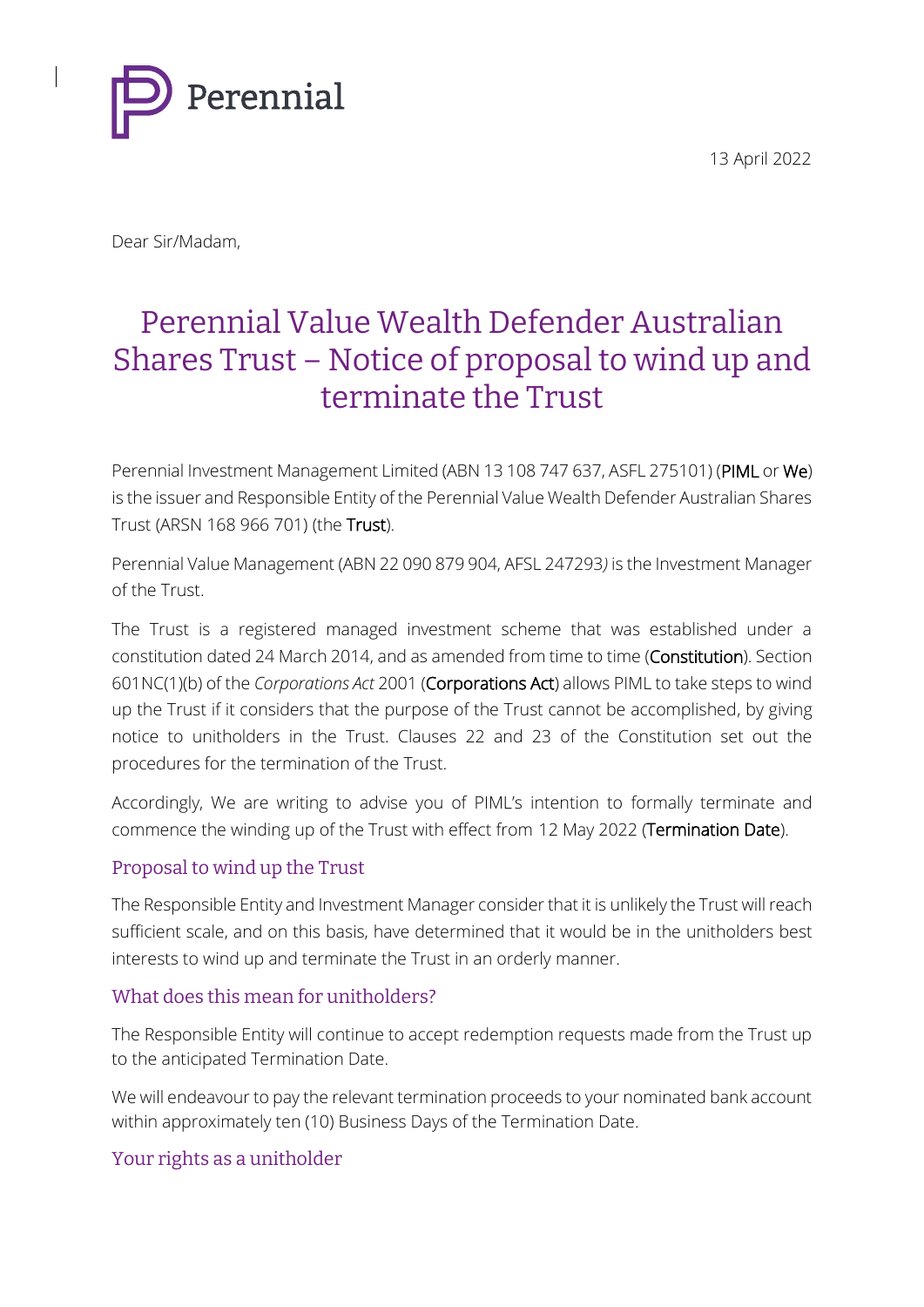The relevant provisions of the Corporations Act set out the process to be followed upon the determination of the Responsible Entity that the Trust should be terminated.

In summary these are that:

- unitholders have the right to call a meeting of members of the Trust;
- to consider the proposed winding up of the Trust; and
- to vote on any extraordinary resolution members propose concerning the termination of the Trust.

Unitholders should also be aware that the Responsible Entity is permitted to wind up and terminate the Trust unless a meeting is called by unitholders within twenty-eight (28) days of this notice. Unitholders have the right to call a meeting of members by 11 May 2022 to consider the proposed winding up of the Trust under Division 1 of Part 2G.4 of the Corporations Act, and to vote on any extraordinary resolution unitholders propose as an alternative to the current proposal.

## The effect of the Trust being wound up and terminated

In accordance with the provisions of the Corporations Act, the Responsible Entity on the winding up and termination of the Trust, has a duty to convert all Trust assets into cash, pay the liabilities of the Trust and then pay any excess to unitholders in accordance with their respective entitlements.

At the end of the winding up process, final audited accounts will be prepared and lodged with ASIC. The Responsible Entity will be responsible for all costs and expenses associated with the winding up and termination of the Trust.

## Further Information

Please note that having any termination proceeds paid directly to you following the termination of the Trust will be a disposal of your units in the Trust for capital gains tax purposes. We recommend you speak to a financial adviser and/or tax adviser about any tax implications. We will issue an annual tax statement to you in July 2022, which will show the taxable components of your distributions from the Trust.

#### Unitholder actions

#### o No action

If you agree with the Responsible Entity's proposal to windup and terminate the Trust and you do not wish to call for a meeting of unitholders you need take no further action.

## o Call a meeting

If you wish to call for a meeting of unitholders you should complete the attached Request for a meeting of unitholders and return the form to the Responsible Entity at the address given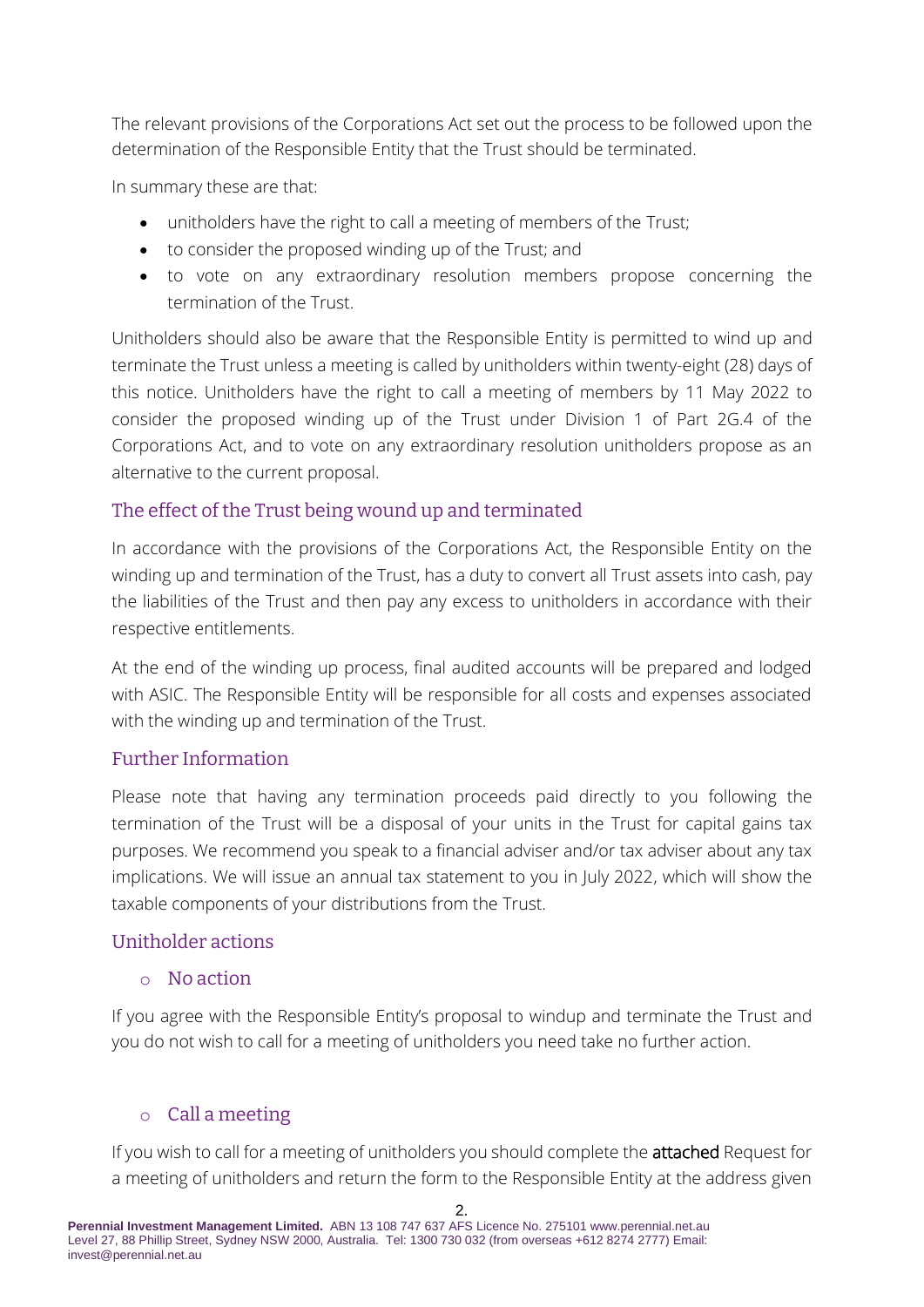on the form not later than 4 pm (Sydney local time) on 11 May 2022. In order for such a meeting to proceed, unitholders representing at least 5% of the votes that may be cast on the resolution must request a meeting. In the absence of sufficient requests from unitholders, the Responsible Entity will be entitled to wind up and terminate the Trust from 12 May 2022.

If you have any questions concerning this notice please contact our Client Services team on 1300 730 032 or at perennial@unitregistry.com.au.

Yours sincerely,

Bill Anastasopoulos Company Secretary

*The Responsible Entity is Perennial Investment Management Limited ABN 13 108 747 637, AFSL: 275101. The Investment Manager is of the Trust is Perennial Value Management Limited (ABN 22 090 879 904, AFSL 247293).*